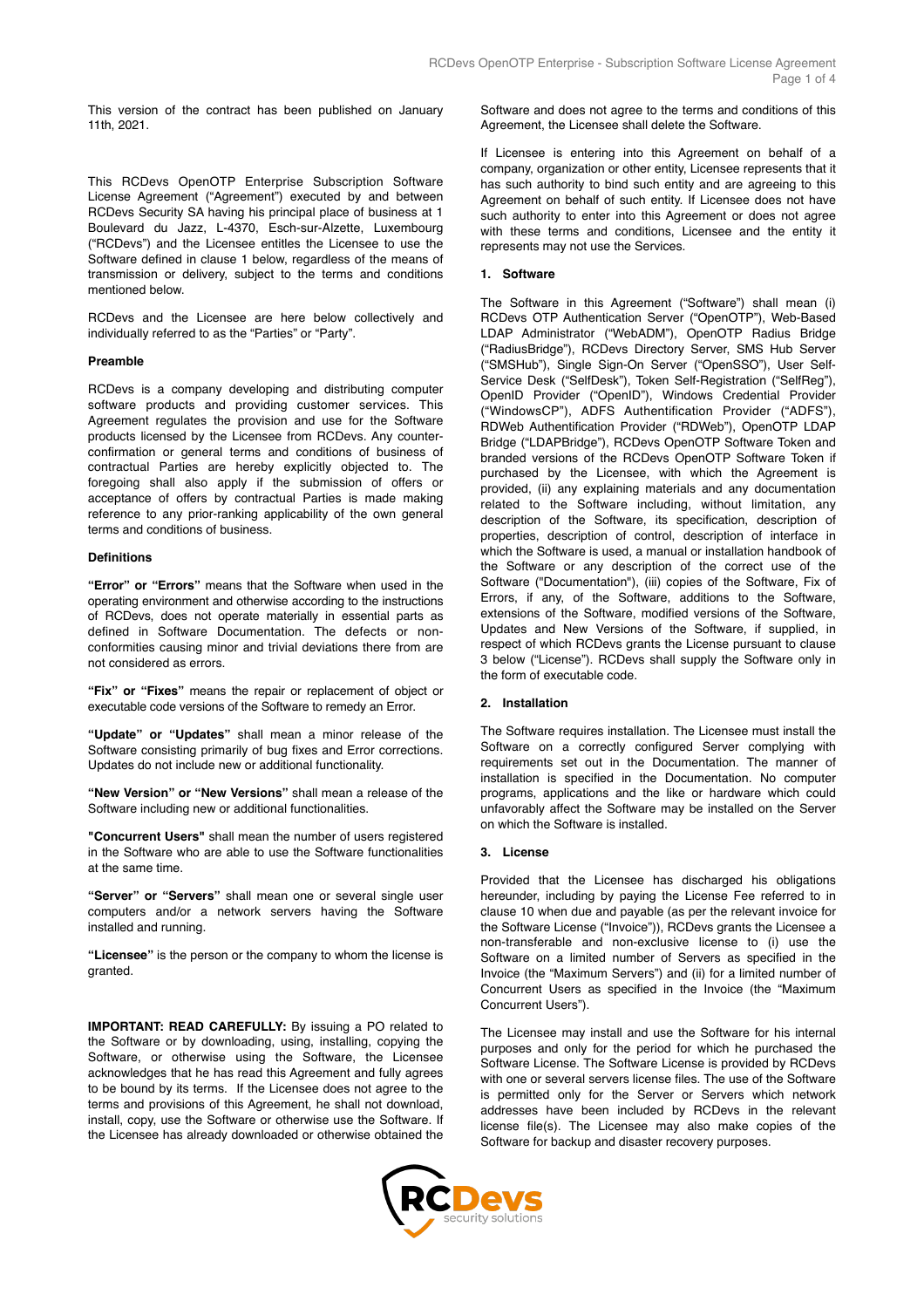## **4. Obligations and Restrictions on License**

The License is subject to the following obligations and restrictions:

- a. The Licensee shall use the Software only with the authorized Server or Servers, which network addresses have been included in the relevant license file(s). The provided license file(s) may not be shared by alternating use of the Software between different Servers.
- b. The Licensee is expressly prohibited from sub-licensing, selling, renting, leasing or otherwise distributing the Software to third parties or using the Software to develop any derivative work or similar application.
- c. The Licensee shall use the Software only in the manner which is in accordance with all applicable legal regulations in the laws under which he uses the Software including, without limitation, in accordance with applicable limitations arising from copyright laws and other intellectual property rights.
- d. The Licensee shall not use, modify, interpret, reproduce or transfer his rights to use the Software or copies of the Software in any manner other than as expressly provided for in this Agreement.
- e. The Licensee shall not analyze, decompile, disassemble a source code or seek to obtain a source code of the Software in any other manner. RCDevs, in his sole and absolute discretion, may have included a portion of the source code or online documentation of the Software. Except for any such portions, THE LICENSEE SHALL NOT MODIFY, REVERSE ENGINEER, DECOMPILE, DISASSEMBLE, OR OTHERWISE ATTEMPT TO DISCOVER THE SOURCE CODE OF THE SOFTWARE, except to the extent this restriction is prohibited by applicable law.
- f. The Licensee shall not use the Software obtained on a trial version or Not-For-Resale ("NFR") basis in any way in order to avoid payment of the License Fee under clause 10 below.
- g. The Licensee shall not obscure, alter or remove any patent, copyright or trademark marking or legend contained on or in any Software or any associated medium or Documentation.
- h. The Licensee shall not permit or authorize any person to do or attempt to do anything with respect to the Software that he cannot do himself under this Agreement.

The Licensee shall use his best efforts to promptly notify RCDevs upon learning of any violation of the above restrictions.

#### **5. Intellectual Property Ownership, Reservation of Rights**

Title, copyright, ownership rights, and any other intellectual property rights in and to the Software, including its Documentation, and each copy thereof are and shall remain the only and absolute property of RCDevs. Except as expressly stated herein, this Agreement does not grant the Licensee any intellectual property rights in the Software and all rights not expressly granted are reserved by RCDevs.

## **6. Commencement and End of the Agreement**

This Agreement enters into force at the date written in the Invoice (the "Effective Date"). The initial term of this Agreement is written in the Invoice (the "Initial Term"). This Agreement is terminated on the day of expiration of the Initial Term. The Licensee's rights shall automatically and immediately extinguish without any prior notice from RCDevs if he fails to comply with the provision of this Agreement.

This Agreement may be terminated by either party prior to the end of the Initial Term if the other party is in material breach of any term or condition of this Agreement and such breach is not remedied for a period of thirty (30) days after the party in breach has been notified in writing of such breach by the other party.

Upon expiration or termination of the Agreement for any reason, the limited right to use the Software granted to Licensee under this Agreement will immediately terminate and the Licensee has no further right to use the software in any way. The Licensee shall immediately desinstall, delete, destroy or return at his own costs the Software, all back-up copies, if any, and all related materials to RCDevs.

#### **7. DISCLAIMER OF WARRANTIES**

THE LICENSEE ACKNOWLEDGES THAT THE SOFTWARE IS PROVIDED ON AN "AS IS" BASIS, WITHOUT ANY EXPRESS OR IMPLIED GUARANTEE OF ANY TYPE, AND, TO THE MAXIMUM EXTENT PERMITTED BY APPLICABLE LAWS, NEITHER RCDEVS, HIS LICENSE PROVIDERS NOR COPYRIGHT HOLDERS PROVIDE ANY EXPRESS OR IMPLIED WARRANTIES, WHETHER EXPRESS, IMPLIED, STATUTORY OR OTHERWISE. RCDEVS SPECIFICALLY DISCLAIMS ALL IMPLIED WARRANTIES, INCLUDING WITHOUT LIMITATION THE WARRANTIES OF TITLE, ACCURACY OF DATA, NON-INFRINGEMENT, NON-INTERFERENCE, AND FITNESS FOR A PARTICULAR PURPOSE. NO GUARANTEE FROM RCDEVS OR ANY OTHER PARTY EXISTS THAT THE FUNCTIONS CONTAINED IN THE SOFTWARE WILL COMPLY WITH THE LICENSEE'S REQUIREMENTS OR THAT THE SOFTWARE OPERATION WILL BE SMOOTH AND FREE OF ERRORS, OR COMPATIBLE WITH PRE-EXISTING EQUIPMENT OR SOFTWARE. THE LICENSEE ASSUMES FULL LIABILITY AND RISK FOR SELECTION OF THE SOFTWARE TO ACHIEVE RESULTS INTENDED BY HIM AND FOR THE INSTALLATION, USE AND RESULTS THAT HE WILL ACHIEVE WITH THE **SOFTWARE** 

THE LICENSEE ACKNOWLEDGES AND AGREES THAT AS SET OUT IN CLAUSES 2 ABOVE, INSTALLATION OF THE SOFTWARE MAY AFFECT THE OPERATION OF THE EQUIPMENT ON WHICH IT IS INSTALLED.

THE LICENSEE ACKNOWLEDGES AND AGREES THAT RCDEVS UNDERTAKES WARRANTY FOR ONLY THAT WITHIN THE EFFECT OF THIS AGREEMENT, THE SOFTWARE WILL GENERALLY PROVIDE THE FUNCTIONS DETERMINED IN THE DOCUMENTATION.

#### **8. No Further Obligations**

This Agreement imposes no obligations on RCDevs except for the obligations specifically listed in this Agreement. RCDevs shall have no obligation to provide any support, maintenance, consultancy, training, upgrades or new releases for the **Software** 

The Licensee acknowledges and agrees that this Agreement does not include any support or maintenance terms. The Software support and maintenance services will be delivered according to RCDevs' Software support and maintenance terms, which are available from RCDevs in a separated agreement.

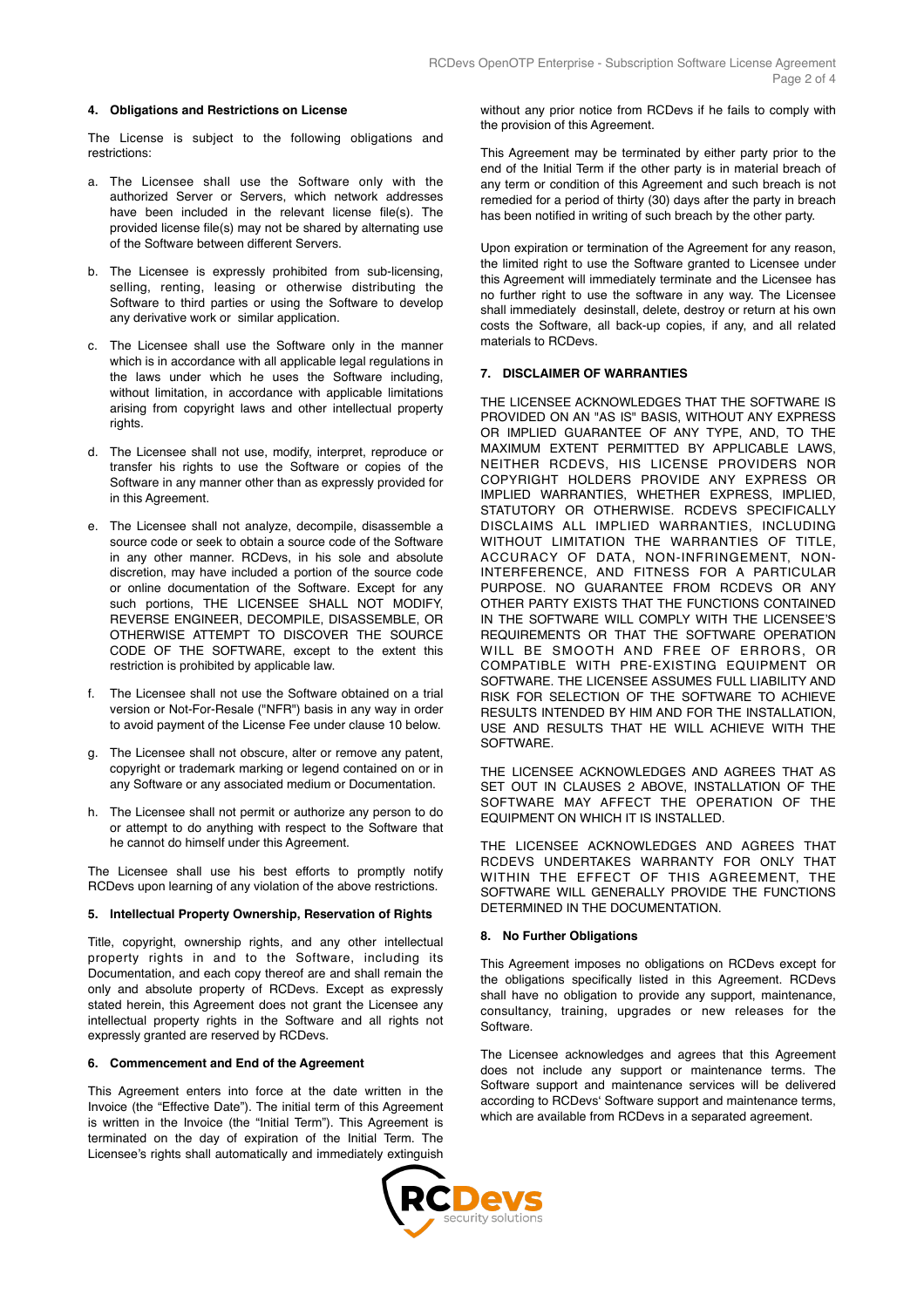## **9. LIMITATION OF LIABILITY**

TO THE MAXIMUM EXTENT PERMITTED BY APPLICABLE LAWS, IN NO EVENT SHALL RCDEVS, HIS OFFICERS, EMPLOYEES AND/OR LICENSE PROVIDERS BE HELD LIABLE FOR ANY LOST PROFIT, REVENUE, SAVINGS OR SALES, OR FOR ANY LOSS OF DATA, OR FOR COSTS EXPENDED TO PROCURE SPARE GOODS OR SERVICES, FOR PROPERTY DAMAGE, PERSONAL DAMAGE, LOSS OF USE, BUSINESS INTERRUPTION, LOSS OF BUSINESS INFORMATION OR FOR ANY SPECIAL, DIRECT, INDIRECT, INCIDENTAL, ECONOMIC, COVERING, CRIMINAL, SPECIAL OR CONSEQUENTIAL DAMAGE, CAUSED IN ANY MANNER WHATSOEVER, WHETHER ARISING FROM A CONTRACT, NEGLIGENCE OR OTHER FACT ESTABLISHING THE OCCURRENCE OF LIABILITY, INCURRED DUE TO THE USE OF OR IMPOSSIBILITY TO USE THE SOFTWARE, EVEN IN THE EVENT THAT RCDEVS OR HIS LICENSE PROVIDERS HAVE BEEN NOTIFIED OF THE POSSIBILITY OF SUCH DAMAGE. BECAUSE CERTAIN JURISDICTIONS AND CERTAIN LAWS DO NOT PERMIT THE EXCLUSION OF LIABILITY BUT MAY ALLOW THE LIMITATION OF LIABILITY, THE LIABILITY OF RCDEVS, HIS OFFICERS, HIS EMPLOYEES AND/OR LICENSE PROVIDERS IN SUCH CIRCUMSTANCES SHALL IN NO EVENT EXCEED AN AMOUNT EQUAL TO 5.000 EUROS.

No provision of this Agreement shall affect the rights of such a Party for which the law recognizes the rights and position of a consumer. RCDevs on its own behalf, on behalf of its officers, employees and on behalf of its license providers shall act for the purpose of refusal, exclusion or limitation of the obligations, liability and warranties as set out in clause 9, except for any other purpose or in any other matters.

### **10. License Fee and Payment Terms**

The Software is licensed not sold. An annual License Fee for the Software shall be specified in the relevant Invoice for the Software License (the "License Fee") which shall make reference to the Maximum Servers and Maximum Concurrent Users for which the Software is designated. The payment of the License Fee for the Software must be done in advance. After the reception of the payment for the License Fee by RCDevs, the Licensee shall become entitled to use the Software in accordance with the terms and conditions of this Agreement throughout the period for which the Licensee has acquired the right to use the Software. By paying the License Fee, Licensee agrees to be bound by the terms and conditions of the present Agreement. The Licensee shall be liable for the fulfillment of tax and duty charges related to the provision of the License for the Software stipulated by applicable law, except for income taxes of RCDevs in RCDevs' country. If the License Fee is not paid by the due/maturity date, the License for the Software shall be automatically revoked and the Licensee shall pay all costs connected with the recovery of a receivable due, including attorney fees and court fees (on an attorney-own-client scale).

The Software License Fee does not include the support and maintenance services for the Software.

In the event that the payment of the License Fee is not received by RCDevs before the Effective Date, Licensee can ask RCDevs by written for a temporary Software License (Trial) to use the Products before the payment is received by RCDevs. RCDevs may at its sole discretion generate the temporary Software License for the Licensee.

If the payment of the invoice is not received by RCDevs before the payment delay approved by RCDevs and before the expiration date of the current license, RCDevs may at is sole discretion extend the current license of the Licensee by generated a temporary license. If RCDevs decides not to extend the license, the Licensee has not the right to ask for a compensation and RCDevs will not be responsible of the damage occurred by the interruption of the license.

In the event that the Licensee needs to use the Software on more Servers or exceeds the number of Maximum Concurrent Users licensed, the Licensee agrees to request from RCDevs and pay for the required additional Servers and/or Concurrent Users.

In the event that RCDevs discovers that the Licensee uses the Software in a way that exceeds the number of Maximum Servers or Maximum Concurrent Users licensed, RCDevs shall revoke this Agreement and/or seek any other legal remedies to which it is entitled.

# **11. NFR and Trial Version**

The Licensee may use the Software supplied as NFR or trial version exclusively for verifying and testing the Software features. He may also use the NFR Software for demonstration purposes.

# **12. Organization and End User Data on End User and Protection of Rights**

The Licensee agrees that RCDevs may check, by his own means, whether the Licensee is using the Software in accordance with the provisions of this Agreement. The Licensee hereby authorizes RCDevs to access the Software data so that RCDevs can identify the Licensee and those end-users and computers for which the Software is designated and licensed. THE LICENSEE ACKNOWLEDGES AND AGREES THAT ANY INFORMATION, INCLUDING PERSONAL DATA (IN RESPECT OF THE LICENSEE AND THE END USERS), PROVIDED TO RCDEVS MAY BE MAINTAINED AND PROCESSED UNDER LUXEMBOURG JURISDICTION.

# **13. Compliance**

The Licensee shall comply with all applicable laws in connection with the Software. Without limiting the foregoing, the Software, the Documentation or parts thereof, including the information about the Software and parts thereof, shall be subject to the measures on monitoring of imports and exports under legal regulations which may be issued by the governments competent for the issuance thereof under applicable law. The Licensee agrees to strictly comply with all applicable import and export regulations and acknowledges that he shall be held liable for the obtaining of licenses for export, re-export, transfer or import of the Software.

# **14. Applicable Law**

This Agreement shall be governed by and construed in accordance with the Luxembourg law. The Licensee expressly agrees that exclusive jurisdiction for any claim or dispute with RCDevs or relating in any way to his use of the Software resides in Luxembourg and he further agrees and expressly consents to the exercise of the personal jurisdiction in courts of competent jurisdiction in Luxembourg in connection with any such dispute or claim.